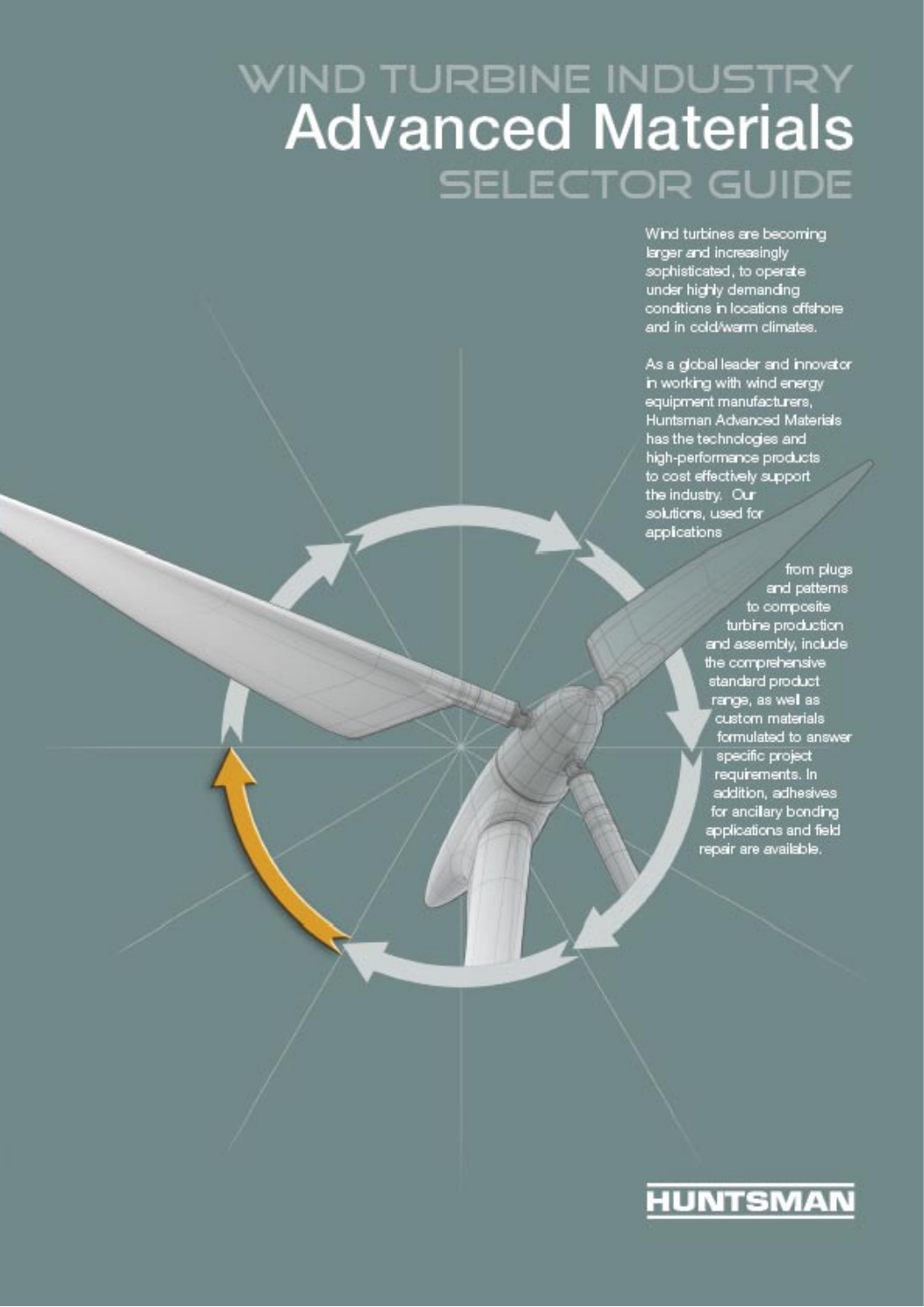## Tooling materials for blade

#### Master model / Plug

| <b>Colour</b>           | <b>Mix Ratio</b><br>(pbw)  | <b>Minimum</b><br><b>Cure Schedule</b> | <b>Density</b><br>(g/cm <sup>3</sup> ) | <b>Hardness</b><br><b>Shore D</b><br><b>ISO 868</b> | <b>Coef. of Thermal Exp.</b><br>ISO 11359<br>$(10^{-6} K^{-1})$ | <b>Deflection Temp.</b><br><b>ISO 75</b><br>(°C) | <b>Compres. Strength</b><br><b>ISO 604</b><br>(MPa) | <b>Flex. Strength</b><br><b>ISO 178</b><br>(MPa) |  |  |
|-------------------------|----------------------------|----------------------------------------|----------------------------------------|-----------------------------------------------------|-----------------------------------------------------------------|--------------------------------------------------|-----------------------------------------------------|--------------------------------------------------|--|--|
| Seamless modeling paste |                            |                                        |                                        |                                                     |                                                                 |                                                  |                                                     |                                                  |  |  |
|                         |                            | Machinable after                       |                                        |                                                     | 101                                                             | 42                                               | 11.5                                                | 11                                               |  |  |
|                         |                            | 1 day (RT* curing)                     |                                        |                                                     | $(3 \text{ days} \otimes \text{RT}^*)$                          | $(3 \text{ days} \otimes \text{RT*})$            | $(3 \text{ days} \textcircled{R} \text{RT}^*)$      | $(3 \text{ days} \otimes \text{RT*})$            |  |  |
|                         |                            | Machinable after                       |                                        |                                                     | $45 - 50$                                                       | 47                                               | 51                                                  | 29                                               |  |  |
|                         |                            |                                        |                                        |                                                     | $(7 \text{ days} \otimes \text{RT*})$                           | $(7 \text{ days} \otimes \text{RT*})$            | $(7 \text{ days} \otimes \text{RT}^*)$              | $(7 \text{ days} \otimes \text{RT}^*)$           |  |  |
|                         | <b>Brown</b><br>Light Grey | 100:100<br>100:50                      |                                        | $0.75 - 0.8$<br>$0.95 - 1.0$<br>2 days (RT* curing) | $55 - 60$<br>65-75                                              |                                                  |                                                     |                                                  |  |  |

\* Room Temperature =  $25 °C$ 

#### Mould production with RTM and wet lay-up processes . Heat resistant up to 120°C

| <b>Product</b>                   | <b>Colour</b> | <b>Mix Ratio</b><br>(pbw) | Pot Life 250 ml<br>at $25^{\circ}$ C<br>(min) | <b>Density</b><br>(g/cm <sup>3</sup> ) | <b>Hardness</b><br><b>Shore D</b><br><b>ISO 868</b> | <b>Deflection Temp.</b><br><b>ISO 75</b><br>$(^{\circ}C)$ |
|----------------------------------|---------------|---------------------------|-----------------------------------------------|----------------------------------------|-----------------------------------------------------|-----------------------------------------------------------|
| Surface coat                     |               |                           |                                               |                                        |                                                     |                                                           |
| XD 4615 /<br><b>Ren® HY 5159</b> | <b>Black</b>  | 100:15                    | $25 - 30$                                     | 1.3                                    | 80-90                                               | 120                                                       |
| XD 4623 /<br><b>Ren® HY 5159</b> | Pastel green  | 100:16.5                  | 30                                            | 1.2                                    | 80-90                                               | 120                                                       |

| <b>Product</b>                             | <b>Colour</b> | <b>Mix Ratio</b><br>(pbw) | Pot Life 250 ml<br>at $25^\circ$ C<br>(min) | <b>Demoulding Time</b><br>(hr) | <b>Density</b><br>(g/cm <sup>3</sup> ) | <b>Hardness</b><br><b>Shore D</b><br><b>ISO 868</b> | <b>Deflection Temp.</b><br><b>ISO 75</b><br>$(^\circ \text{C})$ |
|--------------------------------------------|---------------|---------------------------|---------------------------------------------|--------------------------------|----------------------------------------|-----------------------------------------------------|-----------------------------------------------------------------|
| Coupling layer                             |               |                           |                                             |                                |                                        |                                                     |                                                                 |
| <b>Coupling Coat P99 /</b><br>Ren® HY 5159 | Grey          | 100:11                    | 30                                          | 12                             | 1.5                                    | 90                                                  | 120                                                             |

| <b>Product</b>               | <b>Colour</b>        | <b>Mix Ratio</b><br>(pbw) | Pot Life 500 ml<br>at $25^{\circ}$ C<br>(min) | <b>Demoulding Time</b><br>(hr) | <b>Density</b><br>(g/cm <sup>3</sup> ) | <b>Deflection Temperature</b><br><b>ISO 75</b><br>$(^\circ \mathbb{C})$ |  |
|------------------------------|----------------------|---------------------------|-----------------------------------------------|--------------------------------|----------------------------------------|-------------------------------------------------------------------------|--|
| <b>Back construction</b>     |                      |                           |                                               |                                |                                        |                                                                         |  |
| RenLam <sup>®</sup> LY 113 / | Pale yellow          | 100:30                    | 80                                            | 24                             | 0.95                                   | 121                                                                     |  |
| Ren® HY 97-1                 |                      |                           |                                               |                                |                                        |                                                                         |  |
| RenLam <sup>®</sup> LY 113 / |                      | 100:30                    | 190                                           |                                |                                        |                                                                         |  |
| Ren® HY 98                   | Clear to pale yellow |                           |                                               | 24                             | 0.95                                   | 120                                                                     |  |

#### Mould production with prepreg process . Heat resistant up to 180°C

| <b>Product</b>                                                                | <b>Colour</b> | <b>Mix Ratio</b><br>(pbw) | <b>Pot Life</b><br>at $25^{\circ}$ C<br>(hr) | <b>Demoulding Time</b><br>(hr) | <b>Density</b><br>(g/cm <sup>3</sup> ) | <b>Hardness</b><br><b>Shore D</b><br><b>ISO 868</b> | $Tg^{\star\star}$<br>$(^{\circ}C)$ |  |  |
|-------------------------------------------------------------------------------|---------------|---------------------------|----------------------------------------------|--------------------------------|----------------------------------------|-----------------------------------------------------|------------------------------------|--|--|
| Surface coat                                                                  |               |                           |                                              |                                |                                        |                                                     |                                    |  |  |
| RenGel <sup>®</sup> SW 5200 /                                                 | <b>Black</b>  | 100:20                    | 10(500 ml)                                   |                                | 1.5                                    | 90                                                  | 200                                |  |  |
| Ren® HY 5212                                                                  |               |                           |                                              | $-$                            |                                        |                                                     |                                    |  |  |
| RenGel <sup>®</sup> SW 5200 /                                                 | <b>Black</b>  | 100:16                    | $4.5(250 \text{ ml})$                        | 7 days @ RT* or                | 1.6                                    | 90                                                  | 185                                |  |  |
| Ren® HY 5213                                                                  |               |                           | 14 @ 40°C                                    |                                |                                        |                                                     |                                    |  |  |
| $*$ D. $\ldots$ T. $\ldots$ is the off of $*$ if $0.4000$ DOO 40 $1/(\ldots)$ |               |                           |                                              |                                |                                        |                                                     |                                    |  |  |

Room Temperature = 25 °C · \*\* IEC 1006, DSC, 10 K/min

| <b>Product</b>                                            | Colour | <b>Mix Ratio</b><br>(pbw) | <b>Viscosity</b><br>at $25^{\circ}$ C<br>(mPas) | Pot Life 500 ml<br>at $25^{\circ}$ C<br>(hr) | <b>Demoulding Time</b><br>(hr)   | <b>Density</b><br>(g/cm <sup>3</sup> ) | $Tg^{\star\star}$<br>$(^{\circ}C)$ |
|-----------------------------------------------------------|--------|---------------------------|-------------------------------------------------|----------------------------------------------|----------------------------------|----------------------------------------|------------------------------------|
| <b>Back construction</b>                                  |        |                           |                                                 |                                              |                                  |                                        |                                    |
| RenLam <sup>®</sup> LY 5210 /<br>Ren <sup>®</sup> HY 5212 | Amber  | 100:40                    | 2 0 0 0                                         | 12                                           | $\overline{\phantom{a}}$         | 1.1                                    | 238                                |
| RenLam <sup>®</sup> LY 5210 /<br>Ren <sup>®</sup> HY 5213 | Amber  | 100:32                    | 1800                                            | $3.0 - 3.5$                                  | 3-4 days $@$ RT* or<br>14 @ 40°C | 1.1                                    | 180                                |

\* Room Temperature =  $25 °C \bullet$  \*\* IEC 1006, DSC, 10 K/min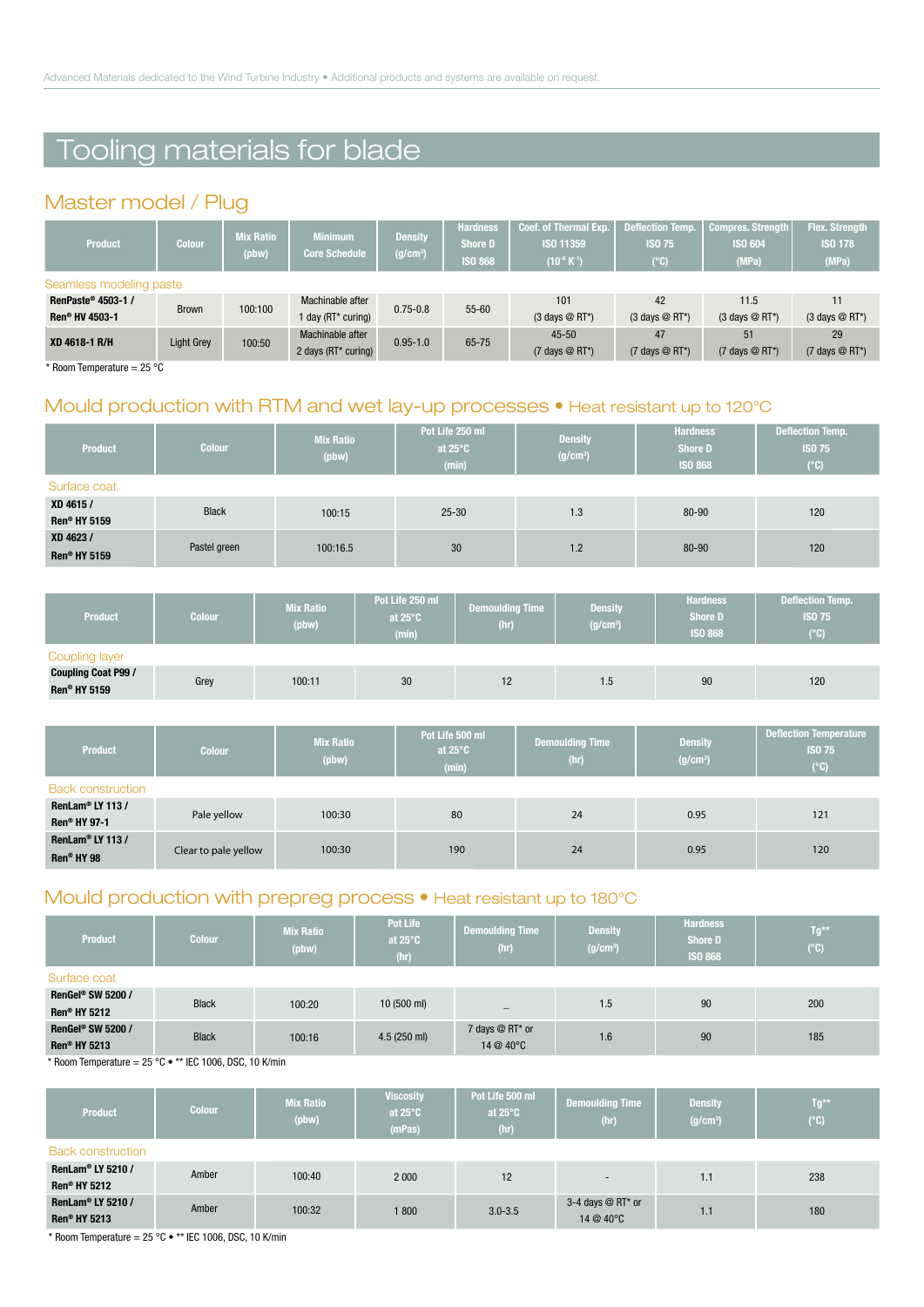# Resin systems for blade parts production

#### With wet lay-up process

| <b>Product</b>                                     | Pot Life 100 gr<br>at $23^\circ$ C<br>(min) | <b>Gel Time</b><br>at $80^\circ$ C<br>(min) | <b>Mix Viscosity</b><br>at $25^\circ$ C<br>(mPas) | <b>Recommended</b><br><b>Cure Schedule</b><br>$(^{\circ}C)$ | <b>Flexural Strength</b><br><b>ISO 178</b><br>(MPa) | <b>Ultimate Flexural</b><br><b>Elongation</b><br>$(\%)$ |
|----------------------------------------------------|---------------------------------------------|---------------------------------------------|---------------------------------------------------|-------------------------------------------------------------|-----------------------------------------------------|---------------------------------------------------------|
|                                                    |                                             |                                             |                                                   |                                                             |                                                     |                                                         |
| Araldite® LY 3505 /<br>Hardener XB 3403            | 600-720                                     | $36 - 48$                                   | 300-400                                           | 4 hr @ 60<br>$+6$ hr $@$ 80                                 | 110-130                                             | $10.5 - 13.0$                                           |
| Araldite® LY 3505 /<br>Hardener XB 3404-1          | $80 - 100$                                  | $11 - 18$                                   | 550-800                                           | 4 hr @ 60<br>$+6$ hr $@$ 80                                 | 125-145                                             | $6.5 - 9.5$                                             |
| Araldite® LY 3505 /<br>Aradur <sup>®</sup> 3405    | $26 - 36$                                   | $5 - 11$                                    | 1000-1200                                         | 4 hr @ 60<br>$+6$ hr $@$ 80                                 | 135-155                                             | $7.0 - 9.0$                                             |
| Araldite® LY 1556 SP /<br>Hardener XB 3461         | 320-360                                     | $30 - 34$                                   | 800-1100                                          | 4 hr $@60$<br>$+6$ hr $@$ 80                                | $95 - 110$                                          | $8.5 - 10.5$                                            |
| Araldite® LY 1556 SP /<br>Aradur <sup>®</sup> 3405 | $40 - 50$                                   | $6 - 9$                                     | 1500-1800                                         | 4 hr @ 60<br>$+6$ hr $@$ 80                                 | 110-125                                             | $9.0 - 11.0$                                            |
| <b>Resin XB 3585 /</b><br>Hardener XB 3403         | 700-950                                     | $40 - 55$                                   | 300-500                                           | 8 hr @ 80                                                   | 118-132                                             | $10.5 - 12.5$                                           |
| Resin XB 3585 /<br>Hardener XB 3404-1              | 100-130                                     | $10 - 20$                                   | 550-800                                           | 8 hr @ 80                                                   | 128-135                                             | $8.0 - 9.5$                                             |
| <b>Resin XB 3585 /</b><br>Aradur <sup>®</sup> 3405 | $30 - 50$                                   | $4 - 11$                                    | 1000-1400                                         | 8 hr @ 80                                                   | 140-155                                             | $9.0 - 10.5$                                            |

Epoxy resin systems with low sensitisation potential, long pot life and fast curing at elevated temperatures . Tg level: 80-90°C

#### With infusion process

| <b>Product</b>                                   | Pot Life 100 gr<br>at 23 $\degree$ C<br>(min) | <b>Gel Time</b><br>at 80 $^{\circ}$ C<br>(min) | <b>Mix Viscosity</b><br>at $25^\circ$ C<br>(mPas) | <b>Recommended</b><br><b>Cure Schedule</b><br>$(^{\circ}C)$ | <b>Flexural Strength</b><br><b>ISO 178</b><br>(MPa) | <b>Ultimate Flexural</b><br><b>Elongation</b><br>(%) |
|--------------------------------------------------|-----------------------------------------------|------------------------------------------------|---------------------------------------------------|-------------------------------------------------------------|-----------------------------------------------------|------------------------------------------------------|
|                                                  |                                               |                                                |                                                   |                                                             |                                                     |                                                      |
| Araldite® LY 1564 /<br>Hardener XB 3485          | 970-1050                                      | $40 - 55$                                      | 200-320                                           | $\overline{a}$                                              | 120-135                                             | $9.0 - 10.0$                                         |
| Araldite® LY 1564 /                              |                                               |                                                |                                                   |                                                             |                                                     |                                                      |
| Aradur <sup>®</sup> 3486*                        | 560-620                                       | $33 - 43$                                      | 200-300                                           | 8 hr @ 80                                                   | 118-130                                             | $10.5 - 12.5$                                        |
| Araldite® LY 1564 /<br>Hardener XB 3416          | 290-340                                       | $20 - 27$                                      | 200-320                                           | 8 hr @ 80                                                   | 118-130                                             | $10.0 - 12.0$                                        |
| Araldite® LY 1564 /<br>Aradur <sup>®</sup> 3487* | 130-160                                       | $18 - 25$                                      | 220-320                                           | 8 hr @ 80                                                   | 118-130                                             | $10.0 - 12.0$                                        |

Low viscosity systems for fast infusion and reduced production cycles • Tg level : 80-90°C • \* GL approved

#### With prepreg process

| <b>Product</b>                                                           | <b>Description</b>                        | <b>Mix Ratio</b><br>(pbw) | <b>B-Staging</b>                           | <b>Shelf Life</b><br>at $23^\circ$ C<br>$(^{\circ}C)$ | <b>Recommended</b><br><b>Cure Schedule</b><br>$(^{\circ}C)$ | Tg $**$<br>$(^{\circ}C)$ |
|--------------------------------------------------------------------------|-------------------------------------------|---------------------------|--------------------------------------------|-------------------------------------------------------|-------------------------------------------------------------|--------------------------|
|                                                                          |                                           |                           |                                            |                                                       |                                                             |                          |
| Araldite® LY 556 /<br>Aradur <sup>®</sup> 5021 /<br>Hardener XB 3403     | Easy B-staging                            | 100:25:12                 | <b>Chemical B-Stage</b><br>24 hr @ RT*     | $> 6$ weeks                                           | 90 min @ 120                                                | 115-125                  |
| Araldite® LY 556 /<br>Aradur <sup>®</sup> 5021 /<br>Hardener XB 3471     | Sharp B-staging                           | 100:25:14                 | <b>Chemical B-Stage</b><br>3 min @ 80-90°C | $>$ 3 weeks                                           | 90 min @ 120                                                | 115-125                  |
| <b>Resin XU 3508 /</b><br>Aradur <sup>®</sup> 5021 /<br>Hardener XB 3403 | Toughened prepreg with<br>easy B-staging  | 100:22:12                 | <b>Chemical B-Stage</b><br>24 hr @ RT*     | $> 6$ weeks                                           | 90 min @ 120                                                | 110-120                  |
| <b>Resin XU 3508 /</b><br>Aradur <sup>®</sup> 5021 /<br>Hardener XB 3471 | Toughened prepreg with<br>sharp B-staging | 100:22:14                 | <b>Chemical B-Stage</b><br>3 min @ 80-90°C | $>$ 3 weeks                                           | 90 min @ 120                                                | 110-120                  |

Easy B-staging, 85 to 120°C curing, toughened version for high impact performance . Tg level: 100-120°C . \* Room Temperature = 25°C . \*\* IEC 1006, DSC, 10 K/min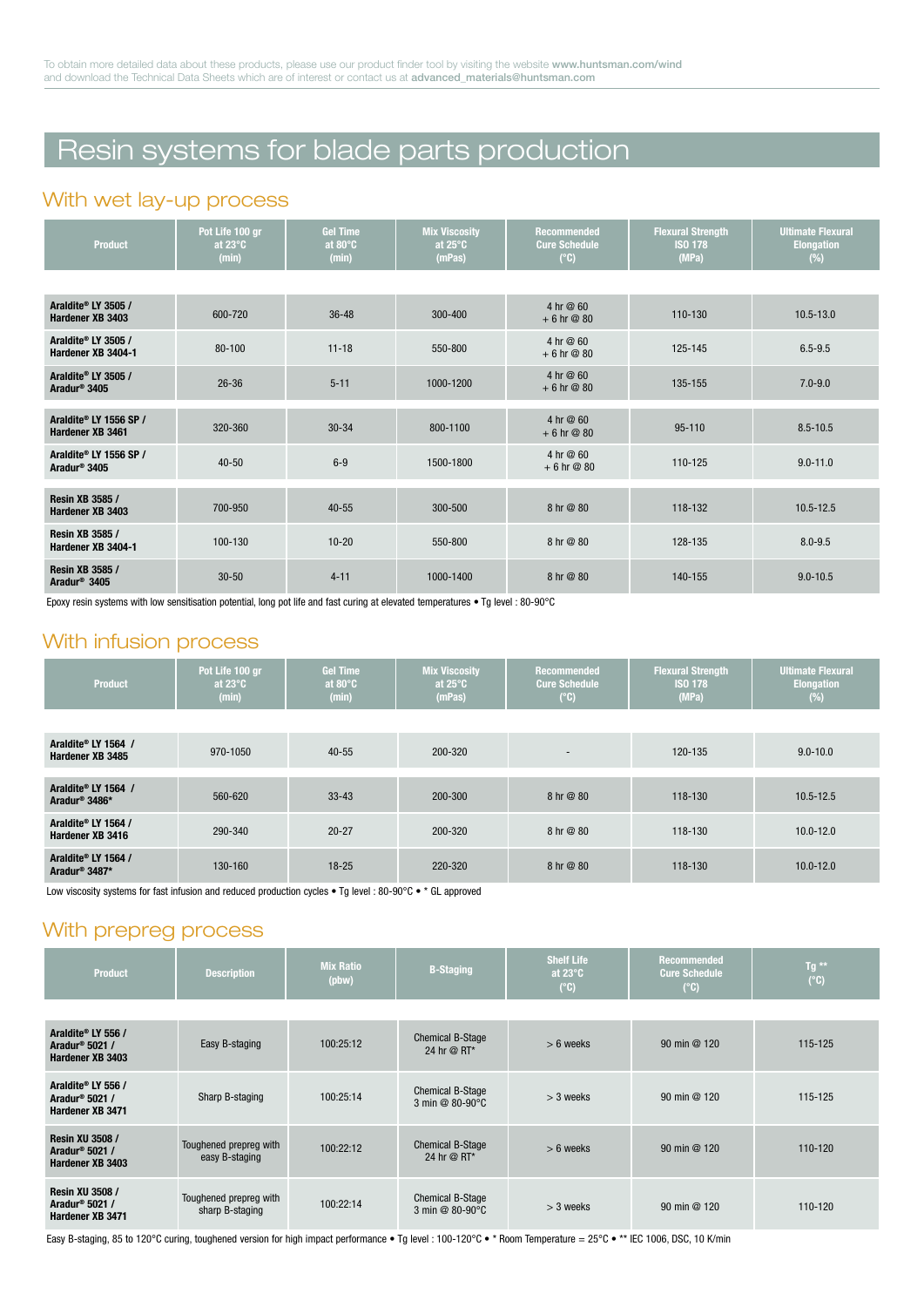### Adhesives for structural bonding

#### Blade assembly . Bonding of main load bearing structures (composite/composite)

| <b>Product</b>                                                   | <b>Description</b>              | <b>Mix Ratio</b><br>$( \nabla \mathbf{b} \mathbf{v} )$ | Max. Assembly<br>Time at 20 °C<br>(min) | <b>Recommended Cure</b><br><b>Schedule</b><br>$(^{\circ}C)$ | <b>Double Lap Shear</b><br>Strength*<br>(N/mm <sup>2</sup> ) | <b>Typical Cured</b><br>$Tg***$<br>$(^{\circ}C)$ |
|------------------------------------------------------------------|---------------------------------|--------------------------------------------------------|-----------------------------------------|-------------------------------------------------------------|--------------------------------------------------------------|--------------------------------------------------|
|                                                                  |                                 |                                                        |                                         |                                                             |                                                              |                                                  |
| Arathane <sup>®</sup> 4527 PO /<br>Arathane <sup>®</sup> 3304 IS | PU system                       | 100:45                                                 | 70                                      | 4 hr @ 60                                                   | Laminate Failure<br>13                                       | 47                                               |
| <b>Resin XD 4734 /</b><br>Hardener XD 4735                       | EP system<br><b>GL Approved</b> | $100:40-42$                                            | 120                                     | 4 hr @ 70                                                   | <b>Laminate Failure</b><br>13                                | 70                                               |
| <b>Resin XD 4734 /</b><br>Hardener XD 4741-1                     | EP system<br><b>GL Approved</b> | 100:40                                                 | 20                                      | 4 hr @ 70**                                                 | <b>Laminate Failure</b><br>11                                | 70                                               |
| <b>Resin XD 4734 /</b><br>Hardener XD 4741 S                     | EP system<br><b>GL Approved</b> | 100:40                                                 | 30                                      | 4 hr @ 70**                                                 | <b>Laminate Failure</b><br>12                                | 70                                               |

\* On typical epoxy composite • \*\* Cured in standard blade cycle after initial fixing of shear webs at 25 °C • \*\*\* IEC 1006, DSC, 10 K/min

#### Assembly of load bearing . Bonding of ancillary structures

| <b>Product</b>                                                | <b>Description</b>                                            | <b>Typical</b><br><b>Substrates</b>      | <b>Mix Ratio</b>           | Pot Life 100 gr<br>at 25°C<br>(min) | <b>Recommended</b><br><b>Cure Schedule</b><br>$(^{\circ}C)$ | Lap Shear<br><b>Strength</b><br>(N/mm <sup>2</sup> ) | <b>Typical Cured.</b><br>Tg*<br>$(^{\circ}C)$ | <b>Gap Filling</b><br>(mm) |
|---------------------------------------------------------------|---------------------------------------------------------------|------------------------------------------|----------------------------|-------------------------------------|-------------------------------------------------------------|------------------------------------------------------|-----------------------------------------------|----------------------------|
|                                                               |                                                               |                                          |                            |                                     |                                                             |                                                      |                                               |                            |
| Arathane <sup>®</sup> 4497 /<br>Arathane <sup>®</sup> 3304 IS | Fast curing PU<br>system for workshop<br>finishing operations | Composite /<br>Composite                 | 100:40 pbw<br>100:45 pbv   | $8 - 10$                            | Ambient<br>for 3 hr                                         | 20                                                   | $45 - 50$                                     | 15                         |
| Araldite <sup>®</sup> 2027                                    | Rapid curing filler for<br>small voids                        | Thermoplastic                            | 100:97 pbw<br>100:100 pbv  | 10                                  | Ambient or<br>1 hr @ 60                                     | 14                                                   | 35                                            | $\mathbf{3}$               |
| Araldite <sup>®</sup> 2014                                    | Bonding tip<br>control shaft<br>components                    | Metal / Composite                        | 100:50 pbw<br>100:50 pbv   | 40                                  | Ambient or<br>4 hr @ 60                                     | 18                                                   | 85                                            | $5\phantom{.0}$            |
| Araldite® AV 138 /<br><b>Hardener HV 998</b>                  | Tip control shaft and<br>vibration damper<br>bonding          | Metal / Composite                        | 100:40 pbw<br>100:40 pbv   | 35                                  | Ambient or<br>4 hr @ 60                                     | 15                                                   | 85                                            | $5\phantom{.0}$            |
| Araldite <sup>®</sup> 2015                                    | Bonding of lightning<br>conductor / monitor<br>censors        | Metal / Composite                        | 100:100 pbw<br>100:100 pbv | $30 - 40$                           | Ambient or<br>4 hr @ 60                                     | 17                                                   | 65                                            | 10                         |
| <b>Resin XB 5047 /</b><br>Hardener XB 5067                    | Liquid system for<br>vertical bolt & alu end<br>ring bonding  | Metal /<br>Composite                     | 100:30 pbw<br>100:45 pbv   | 70                                  | 2 hr @ 80                                                   | 22                                                   | 85                                            | < 0.5                      |
| Araldite® AV 4076-1/<br>Hardener HV 5309-1                    | Steel insert<br>bonding                                       | Metal /<br>Composite                     | 100:116 pbw<br>100:100 pbv | 60                                  | Ambient or<br>4 hr @ 60                                     | 24                                                   | 78                                            | 10                         |
| Araldite <sup>®</sup> 2021                                    | Rapid repair and<br>filling of small<br>voids                 | Metal /<br>Composite /<br>Plastic        | 100:90 pbw<br>100:100 pbv  | $2 - 3$                             | Ambient for 1hr                                             | 22                                                   | 60                                            | 3                          |
| Araldite <sup>®</sup> 2022                                    | Field/workshop<br>repair operations                           | Metal /<br>Composite /<br><b>Plastic</b> | 100:94 pbw<br>100:100 pbv  | $8 - 10$                            | Ambient for<br>$1-2$ hr                                     | 25                                                   | 50                                            | $\mathbf{3}$               |
| Agomet <sup>®</sup> F347 with<br><b>Hardener D</b>            | Rapid attachment<br>of SS parts                               | Metal /<br>Plastic /<br>Composite        | 100:10 pbw<br>100:10 pbv   | 9                                   | Ambient for<br>1 <sub>hr</sub>                              | 14                                                   | No clear<br>transition                        | 3                          |
| <b>Resin XD 4510 /</b><br>Hardener XD 4511                    | High temperature<br>applications                              | Composite /<br>Composite /<br>Metal      | 100:50 pbw<br>100:50 pbv   | 75-90                               | 2 hr @ 110                                                  | 17                                                   | 125-130                                       | 10                         |

\* IEC 1006, DSC, 10 K/min